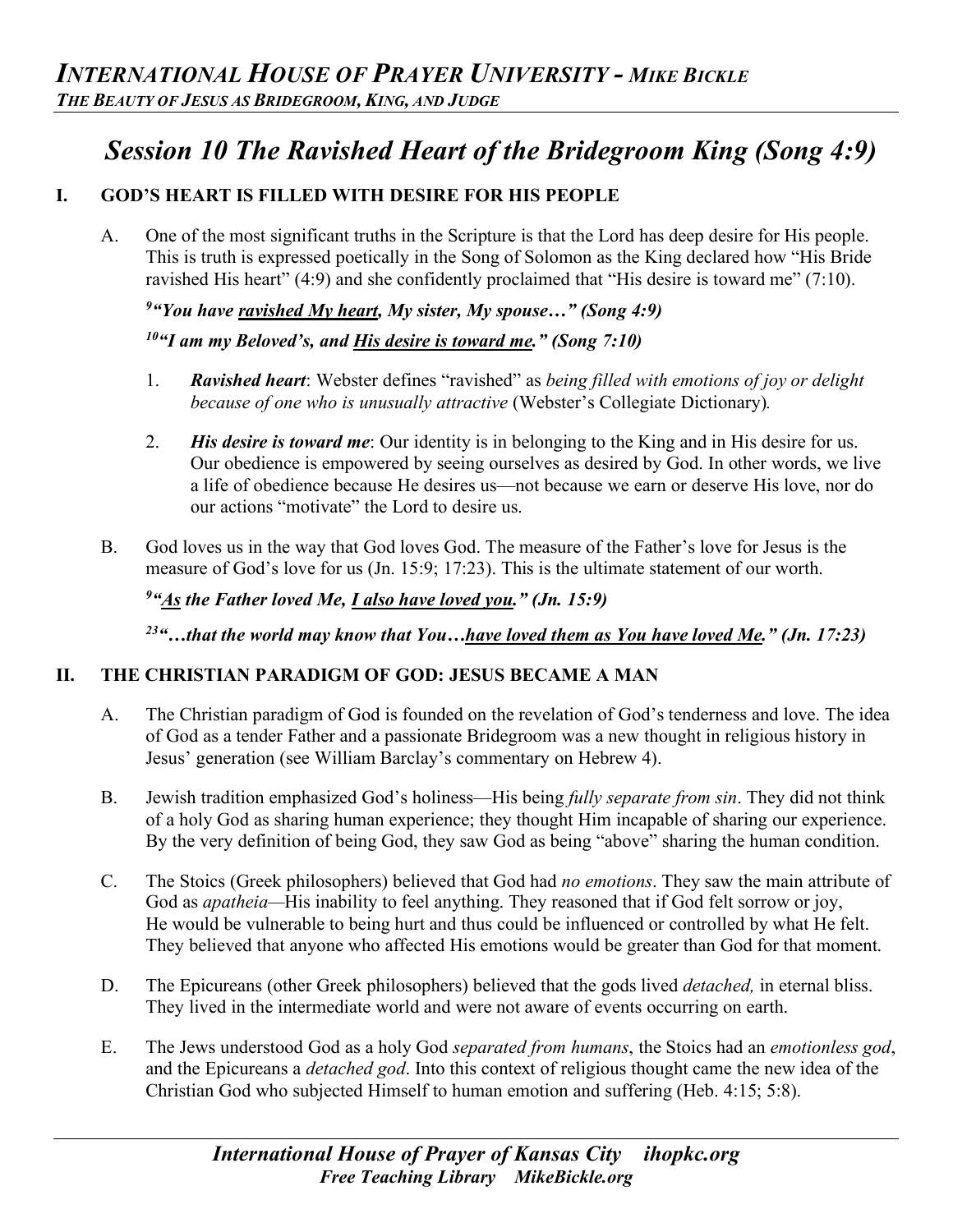### **III. GOD'S INVOLVEMENT WITH PEOPLE—DESIRE AND IDENTIFICATION (SONG 4:9-10)**

A. The Bride's identity as His sister and spouse is emphasized seven times (4:8, 9, 10, 11, 12; 5:1, 2). Being the King's spouse or Bride speaks of His desire for partnership with His people (Jn. 17:24).

<sup>9</sup> "You have ravished My heart, My sister, My spouse [Bride]...<sup>10</sup>How <u>fair</u> [beautiful] is your love, *My sister, My spouse! How much better than wine is your love…" (Song 4:9-10)*

*24"Father, I desire that they also whom You gave Me may be with Me where I am…" (Jn. 17:24)*

B. *My sister*: This speaks of God's identification with us by becoming a human (Mt. 12:50; Heb. 2:17; 4:15). Because of love He endured suffering as a human–to be like His brethren in all things. Thus, He has sympathy for us in our struggle and gives us *mercy* (forgiveness) and *grace* (power to live).

*14Inasmuch then as the children have partaken of flesh and blood, He Himself likewise shared in the same, that through death He might destroy him who had the power of death…17Therefore, in all things He had to be made like His brethren, that He might be a merciful…High Priest… (Heb. 2:14, 17)*

*15For we do not have a High Priest who cannot sympathize with our weaknesses, but was in all points tempted as we are, yet without sin. 16Let us therefore come boldly to the throne of grace, that we may obtain mercy and find grace to help in time of need." (Heb. 4:15-16)* 

C. *How fair is your love*: Jesus sees our love for Him as fair or beautiful (4:10) and as delightful (7:6).

*6 How fair [beautiful] and how pleasant you are, O love, with your delights! (Song 7:6)* 

*4 …But you shall be called Hephzibah…for the Lord delights in you… (Isa. 62:4)*

D. Talk to God about His love—thank Him for each specific truth and ask for more insight into them.

## **IV. JESUS' LEADERSHIP: A BANNER OF LOVE (SONG 2:4-5)**

A. Our experience of God's love grows strong by feeding on God's Word at "His banqueting table." Jesus' banner, or leadership, over our life leads us so that we experience and express His love (2:4).

*4 He brought me to the banqueting house, and His banner over me was love. (Song 2:4)* 

- B. *Banqueting house*: Jesus leads us to His banqueting table–the place we celebrate His love for us and ours for Him. The ultimate fulfillment of this is the marriage supper of the Lamb (Rev. 19:7).
- C. *Banner*: In the ancient world, armies marched in battalions under a flag or banner. The banner over our life is His leadership. Thus, His *banner purpose* for our life is to lead us so we grow in love.
	- 1. His banner over us is His goodness—it includes His ability to overrule negative circumstances by causing everything to work for our good (Rom. 8:28).

*28We know that all things work together for good to those who love God… (Rom. 8:28)* 

2. We confess, *"His banner over me is love, even when negative things happen."* We also confess, *"His banner over me is love, even when I fail."*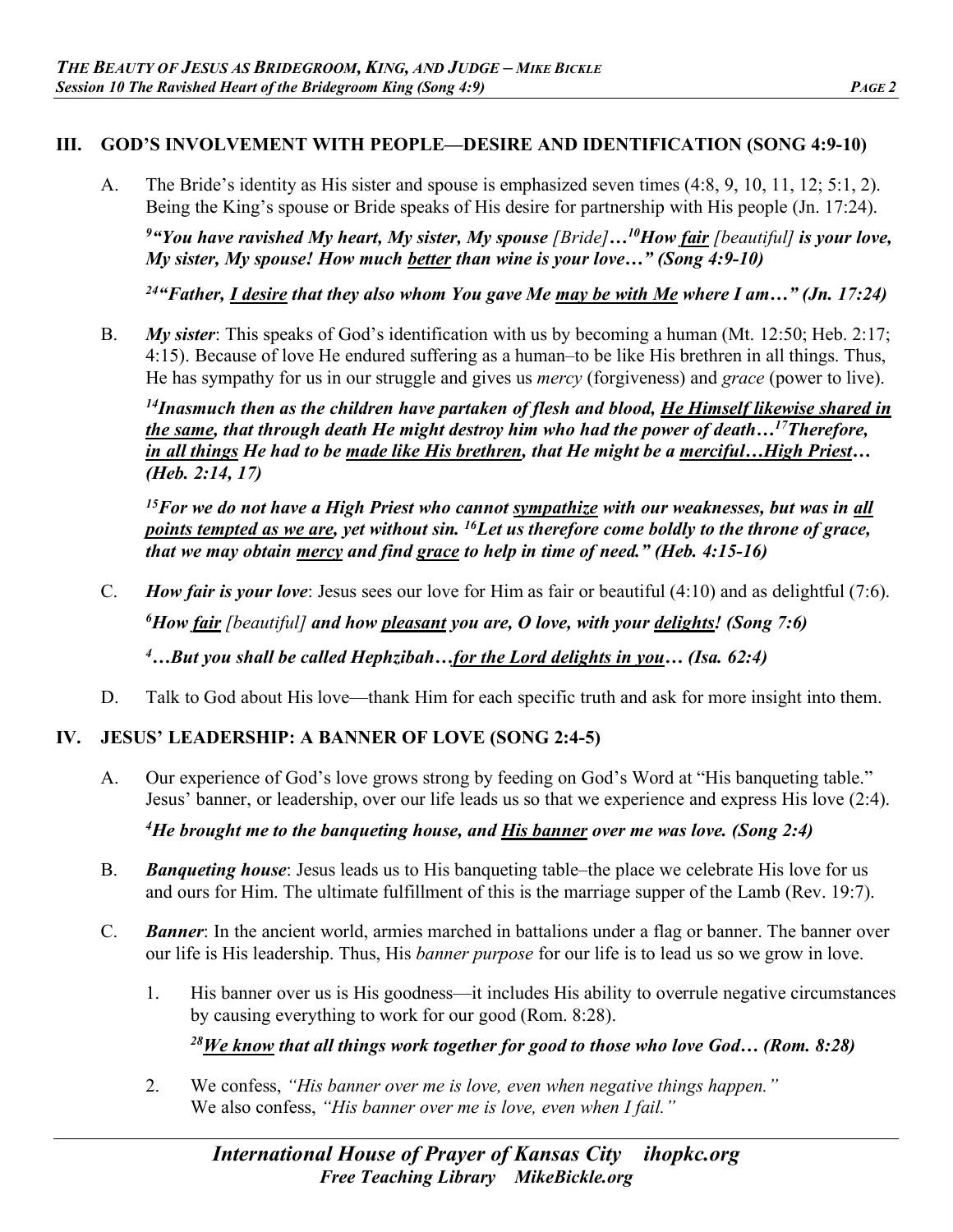### **V. CHERISHED BY JESUS (EPH. 5:29)**

A. Paul prophetically declared that the Church will be glorious or victorious when the Lord returns. The Lord transforms His people by cherishing them. One way that He cherishes His people is by affirming the budding virtues in their lives. He removes the stain of shame from our hearts.

*27…that He might present her to Himself a glorious church…28Husbands ought to love their wives as their own bodies…29For no one ever hated his own flesh, but nourishes and cherishes it, just as the Lord does the church. (Eph. 5:27-29)* 

B. The Lord relates to us on the basis of grace. This includes relating to us according to *what we long to be*—not just according to what we fail to do. The whole truth about our life includes much more than the wrong we have done but it includes the good that we set our hearts to do.

#### *5 …judge nothing…until the Lord comes, who will both bring to light the hidden things of darkness and reveal the counsels of the hearts. Then each one's praise will come from God. (1 Cor. 4:5)*

- 1. Jesus defines us by our longing to love Him, not by our struggles and failures. He sees the cry of our heart to obey Him, not just our outward actions.
- 2. Our obedience *begins* when we sincerely set our heart to obey Him, not *after* we gain full victory in an area. Jesus "believes in us"—in our good destiny—as our heavenly Advocate.
- C. An example of the Lord's gracious leadership is seen in the life of Gideon. While Israel was being attacked by the Midianite army, Gideon hid in fear (Judg. 6:11-12). An angel appeared to Gideon calling him *a mighty man of valor.* The Lord saw in him what he could not see in himself–seeds of courage. The Lord named him according to what he would be in the future–a great leader in Israel.

#### *12And the Angel of the LORD…said to him, "The LORD is with you, you mighty man of valor!" (Judg. 6:12)*

D. David's failures are recorded in the Scripture, yet God's testimony of his life was that David did *all* of God's will and fulfilled God's purpose (Acts 13:22). He refused to quit, even after failures.

*22…He testified and said, "I have found David…a man after My heart, who will do all My will…" (Acts 13:22, NAS)*

E. The devil accuses God's people because he knows that accusation and the fear of being rejected by God will hinder our ability to grow in love. Being preoccupied with condemnation, failure, and shame hinders God's people from experiencing His love and walking in victory.

*10…the accuser of our brethren…accused them before our God day and night… (Rev. 12:10)*

F. We are to reckon or "see ourselves" as those who are alive to God—loved and delighted in by Him. We offer ourselves to God as those *alive to God*–accepted, delighted in, and without condemnation.

*11…reckon yourselves [see yourself] to be…alive to God in Christ…13present yourselves to God as being alive from the dead [without any condemnation]… (Rom. 6:11-13)*